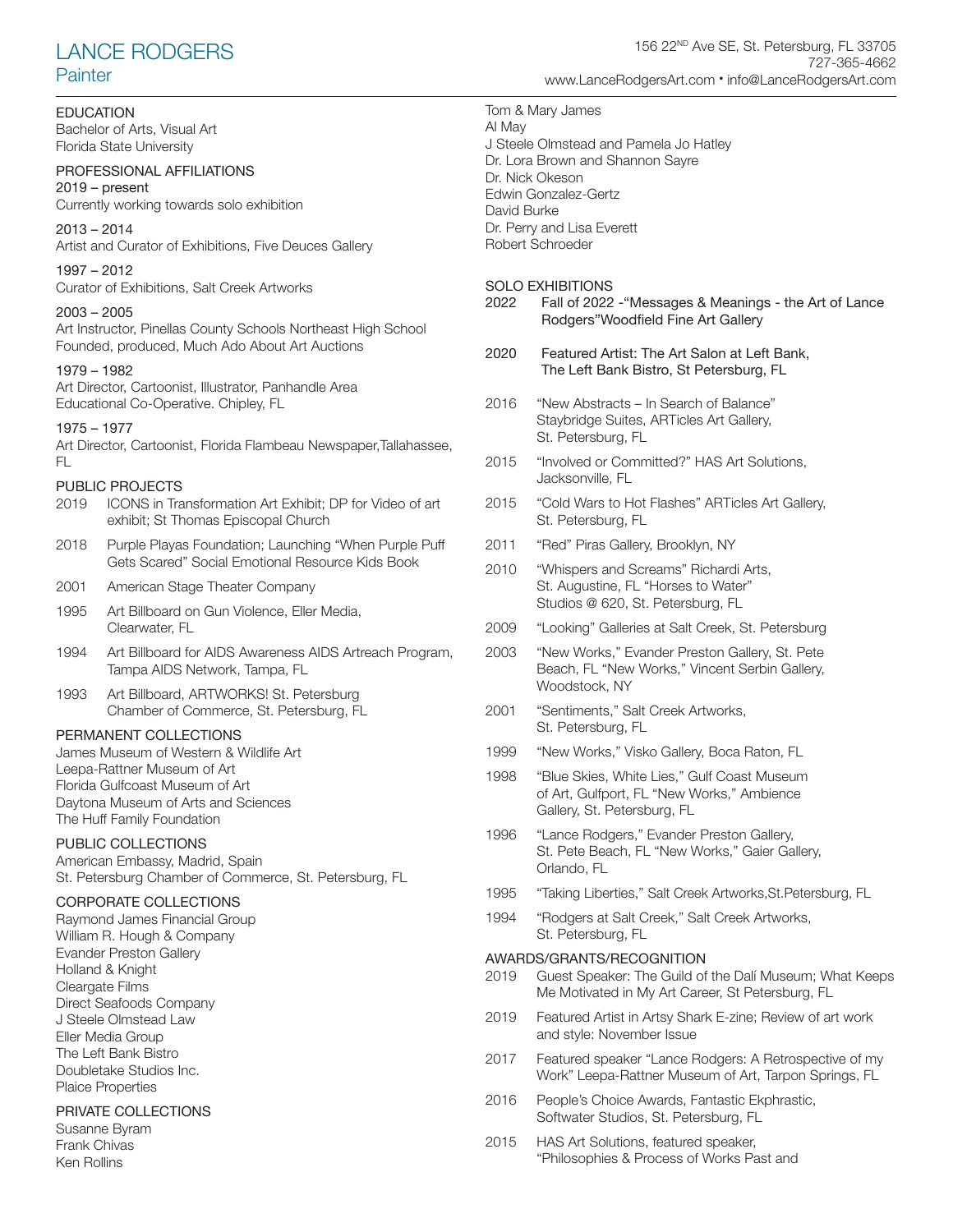Present, Jacksonville, FL

- 2012 Leepa-Rattner Museum of Art, Panelist Discussion of Acquisitions/Art Collections
- 2012 SPARC Exchange Panelist, Business Forum for Artists, St. Petersburg, FL
- 2012 ASPEC Eckerd College Lecture Series, featured speaker "Creative Process"
- 2011 Raymond James Artist Talk Series featured speaker
- 2006 DUNEDIN ART, AWARD OF EXCELLENCE
- 2000 Mainsail Arts Exhibition Poster Design
- 1998 Best of Show, Artists and Anglers, St. Pete Beach, FL
- 1997 Visual Arts Award, Grant Recipient, Pinellas County Arts Council
- 1996 Individual Artist, Contributions to the Arts Award, Pinellas County Arts Council Friends of the Arts Recipient, Pinellas County Arts Council
- 1995 Third Place Award, Raymond James Invitational Art Show
- 1994 Friends of the Arts Award, Pinellas County Arts Council
- 1993 First Place Award, Raymond James Invitational Art Show

#### GROUP EXHIBITIONS

- 2020 "I've Come Looking for America" Exhibition Dunedin Fine Arts Center, Dunedin, FL
- 2018 1st Annual Light of Hope Art Exhibition; Marietta, GA
- 2017 Fall into Greatness. LRMA Celebrates 15 Years
- 2017 HAS Art Gallery, Bittersweet: Embodiment of the Heart Jacksonville, FL
- 2016 French Design Connection, VIP Reception, The Peninsula Hotel, New York, NY
- 2016 Fantastic Ekphrastic,Softwater Studios, St. Petersburg, FL
- 2015 Fantastic Ekphrastic, Softwater Studios, St. Petersburg, FL
- 2015 Exposure: The Intimacy of Art, St. Petersburg, FL
- 2015 Owen Sweet Design Mix & Mingle, St. Petersburg Beach, FL
- 2014 Five Deuces Galleria, Member Show Grand Opening, St. Petersburg, FL
- 2012 Raymond James Invitational: Art in the Park, Clearwater, FL
- 2012 ASPEC Eckerd College Invitational, St. Petersburg, FL
- 2012 Eckerd College Invitational, St. Petersburg, FL
- 2011 Booth Museum of Art, Atlanta, GA
- 2011 Raymond James, Clearwater, FL Galleries at Salt Creek, St. Petersburg, FL Leslie Curran Galleries, St. Petersburg, FL

Gasparilla Arts Festival, Tampa, FL Mahaffey Gallery,City of St. Petersburg, FL

- 2010 Galleries at Salt Creek, St. Petersburg, FL Curran Galleries, St. Petersburg, FL Raymond James Invitational, Clearwater, FL
- 2009 Coconut Grove, Miami,Fl Galleries at Salt Creek, St. Petersburg, FL Mainsail, St. Petersburg,Fl
- 2008 Galleries at Salt Greek, St. Petersburg Simmons Fine Art, Asheville, NC Interior Motives St. Petersburg, FL
- 2007 Salt Creek Artworks Space @ 220, Tampa, Fl
- 2006 River North, Chicago, IL Gold Coast, Chicago, IL Art Harvest, Dunedin, FL
- 2003 Agora Gallery, New York City, NY Old Town Gallery, Chicago, IL Space at 220, Tampa, FL Visko Gallery, Boca Raton, FL
- 2000 Agora Gallery, New York City, NY Ambrosia Galleries, St. Petersburg, FL The Garden Galleries, St. Petersburg, FL Trinity Gallery, Atlanta, GA
- 1999 Agora Gallery, New York City, NY Ambience Gallery, St. Petersburg, FL Salt Creek Art Works, St. Petersburg, FL Trinity Gallery, Atlanta, GA
- 1998 Agora Gallery, New York City, NY Arts Center, St. Petersburg, FL Evander Preston Gallery, St. Pete Beach, FL Redington Shores Exhibition, Redington Shores, FL Salt Creek Art Works, St. Petersburg, FL Shaw Gallery, Naples, FL Temple Beth-El, St. Petersburg, FL Trinity Gallery, Atlanta, GA